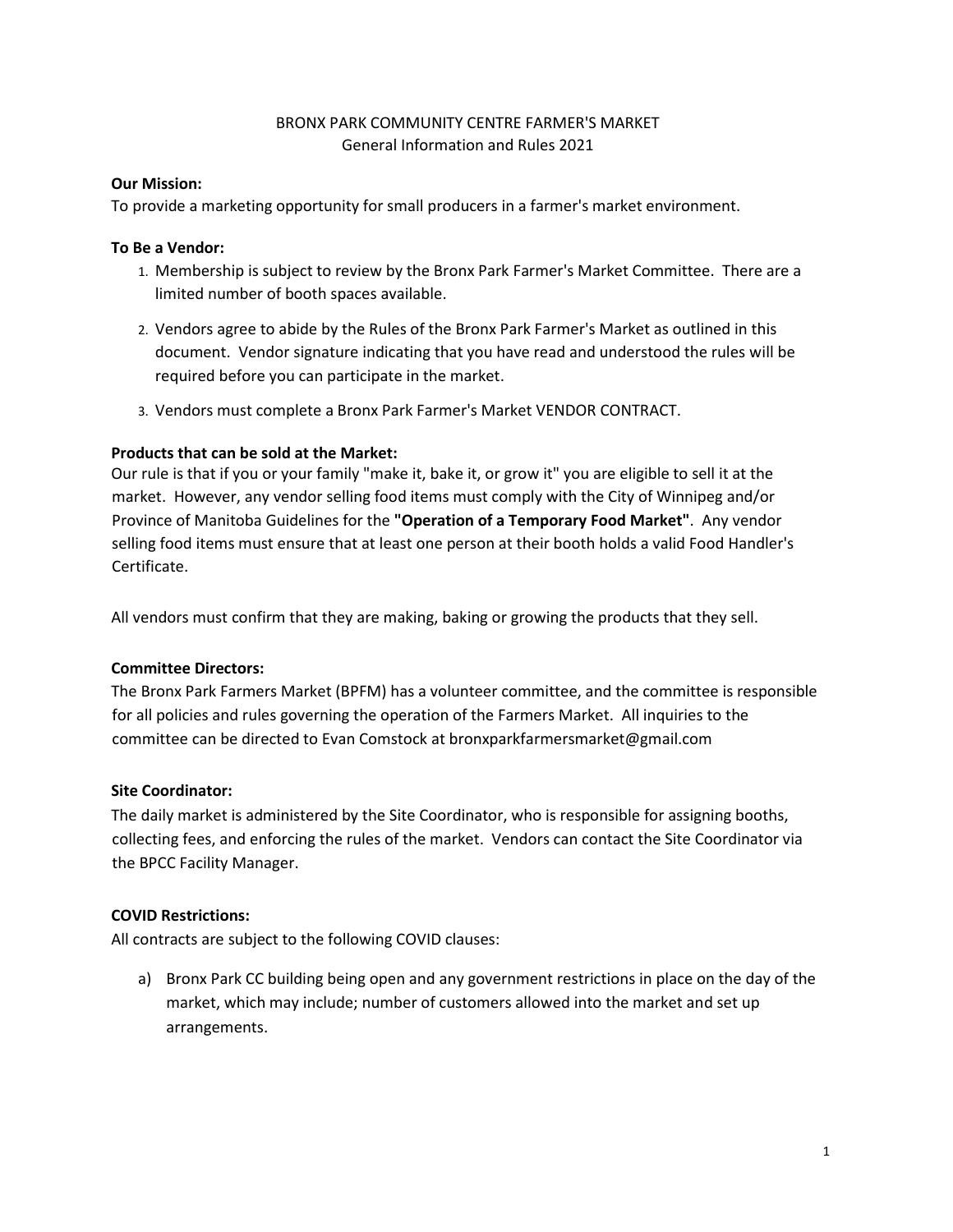- b) The vendor is responsible for following all current provincial health restrictions. Failing to do so may result in the immediate terminations of the vendor contract.
- c) Vendors must provide adequate space to ensure physical distancing of two metres (six feet) between customers and vendors. Limit the number of customers within a to practice safe physical distancing.
- d) Vendor booths must be set up with enough space between them to allow customers to maintain a two metre (six feet) distance from one another while moving through the spaces.
- e) Vendors should not attend the market if ill with COVID-19 symptoms such as fever, cough or other respiratory symptoms.
- f) Vendors need to provide customers with access to hand sanitizers.
- g) Vendors cannot supply food samples, self-service of food or items, such as napkins, cutlery and straws.
- h) Customers with re-usable bags must bring clean bags and bag their own purchases. Otherwise, market vendors should provide plastic bags.
- i) Product handling and touching should be minimized. Ideally, products should be pre-packaged prior to arriving at the market.
- j) Food operators, such as pushcarts, mobile food trucks and temporary food booths can provide only take-away meals.
- k) Vendors should offer payment methods that promote minimum contact, when possible.
- l) More commonly touched items such as pay pads that are not hands free need to be disinfected after each use.

#### **MARKET RULES**

- a) Vendors must be set up and ready to sell prior to 9:00 am. For safety reasons, vendors must not move their vehicles on the market site during the hours of 8:45 am to 2:00 pm. At any time a vehicle is moved on site, it is mandatory that a driver have a person assist with backing up.
- b) Unclaimed or forfeited booths will be assigned to a new casual vendor at 8:30 am on Saturday morning. Please refer to the Bronx Park Farmers Market **Vendor Times and Fees** for more information or for clarification of this rule.
- c) Giving away, subletting, or loaning you booth is not allowed. You may designate a friend, family member or convenor to sell your products for you in your absence.
- d) Vendors must provide their own tables, chairs, display equipment, etc. and must remove same at the end of the market day. Market equipment may not be left on site after 3:00 pm.
- e) Vendors selling food must either have their own permits, or abide by the "City of Winnipeg/Province of Manitoba: Guidelines for the Operation of a Temporary Food Market". Vendors selling food of any kind must have at least one person at their booth hold a valid Food Handler's Certificate. Vendors are reminded that they must use new packaging material for all processed food products. In order to protect themselves and their customers, vendors of all processed food products must label their products. Labels must indicate all of the ingredients in the product, beginning with the largest ingredient by weight. Labels must also show the name,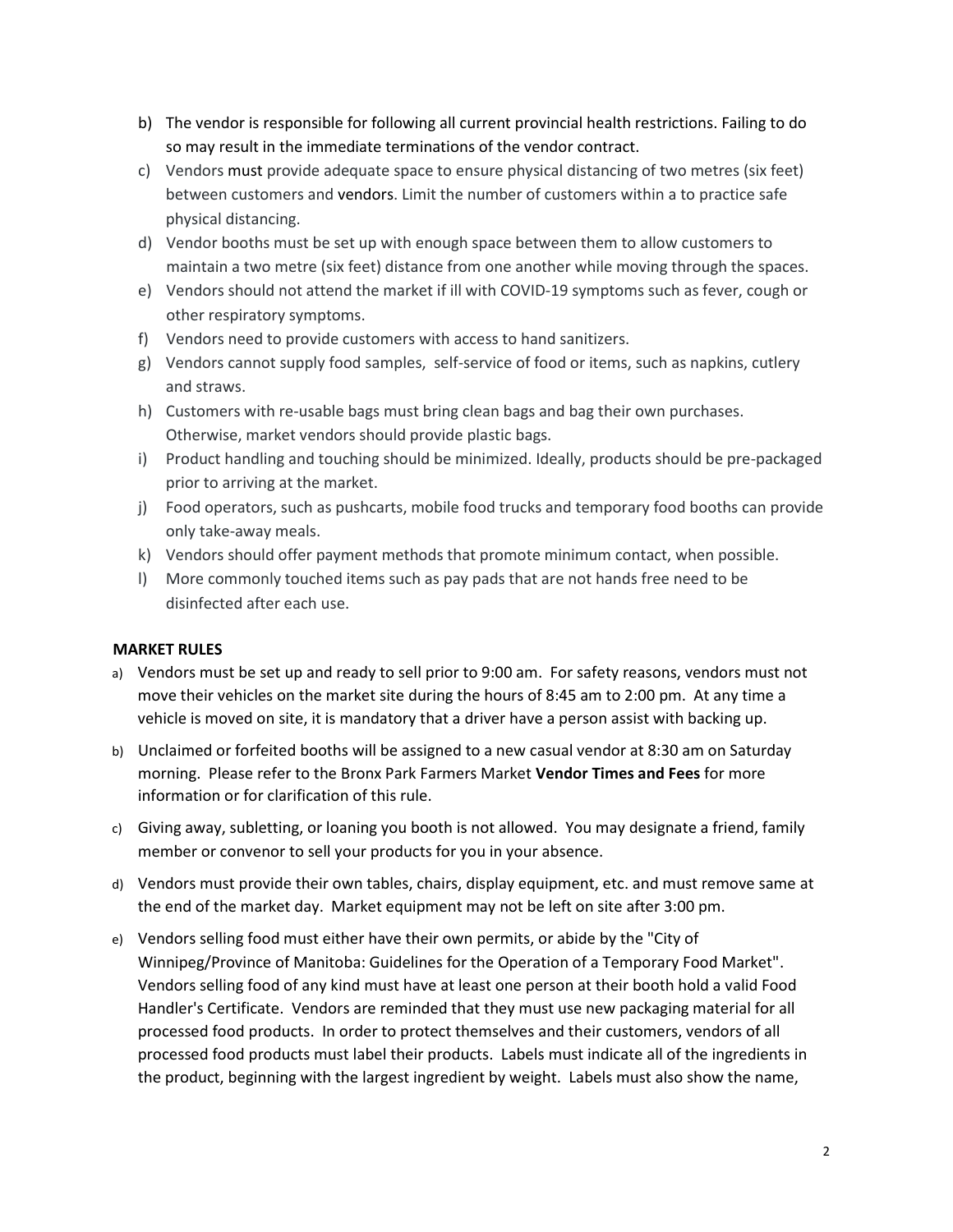address and phone number of the vendor, such that if needed the vendor can be contacted by health authorities.

- f) Vendors must have all applicable permits for their products on site, including a valid FOOD HANDLERS CERTIFICATE.
- $g$ ) Vendors are not allowed to smoke at their stalls. Food vendors must wash their hands after smoke breaks.
- h) Vendors must not keep pets on the market site.
- i) Vendors may sell their goods at any price they choose. Prices must be clearly displayed on, or nearby, the goods for sale. Vendor's names must be clearly displayed.
- j) Vendors are responsible for garbage pick up in their stall area. Vendors selling food meant for immediate consumption must provide adequate garbage receptacles. The market provides garbage bins in the parking lot, which vendors may use to dispose of garbage at the end of the day. If the bin is full, vendors must remove their own garbage. Vendors may not leave garbage on the ground near the bins.
- k) Sites must be cleaned before you leave.
- l) Washroom facilities are available inside Bronx Park Community Centre.
- m) Vendors may not park their vehicles on the site unless the vehicle is part of the booth for selling purposes. Parking a vehicle on site must be arranged in advance with the Bronx Park Farmers Market planning committee.
- n) Vendors selling products by weight must use approved scales bearing the stamp of Canada Weights and Measures.
- o) Vendors are not allowed to extend their booth beyond their lot size.
- p) For safety reasons, all electrical cords must be water proof, and care must be taken that they are not submerged in rain puddles, etc.
- q) Vendors must not create excessive noise on their site (i.e. generators, etc.) during market hours.
- r) Verbal or physical abuse to customers or vendors on the site will not be tolerated. Anyone upsetting the harmonious operation of the market will be asked to leave the premises.
- s) In accordance with Manitoba laws, this market does not tolerate aggressive behavior, verbal abuse, or harassment towards Board Members, staff, fellow vendors, customers, visitors, or volunteers. Inappropriate action may result in refusal of service, being asked to leave, or contacting the local authorities.

**The Bronx Park Farmers' Market Committee has the final say in the event of any rule violations.**

**Vendors will receive written notice if and when they are found in violation of any rule. The third written notice will be a termination of the contract. Warning letters will be kept on file for 28 months.**